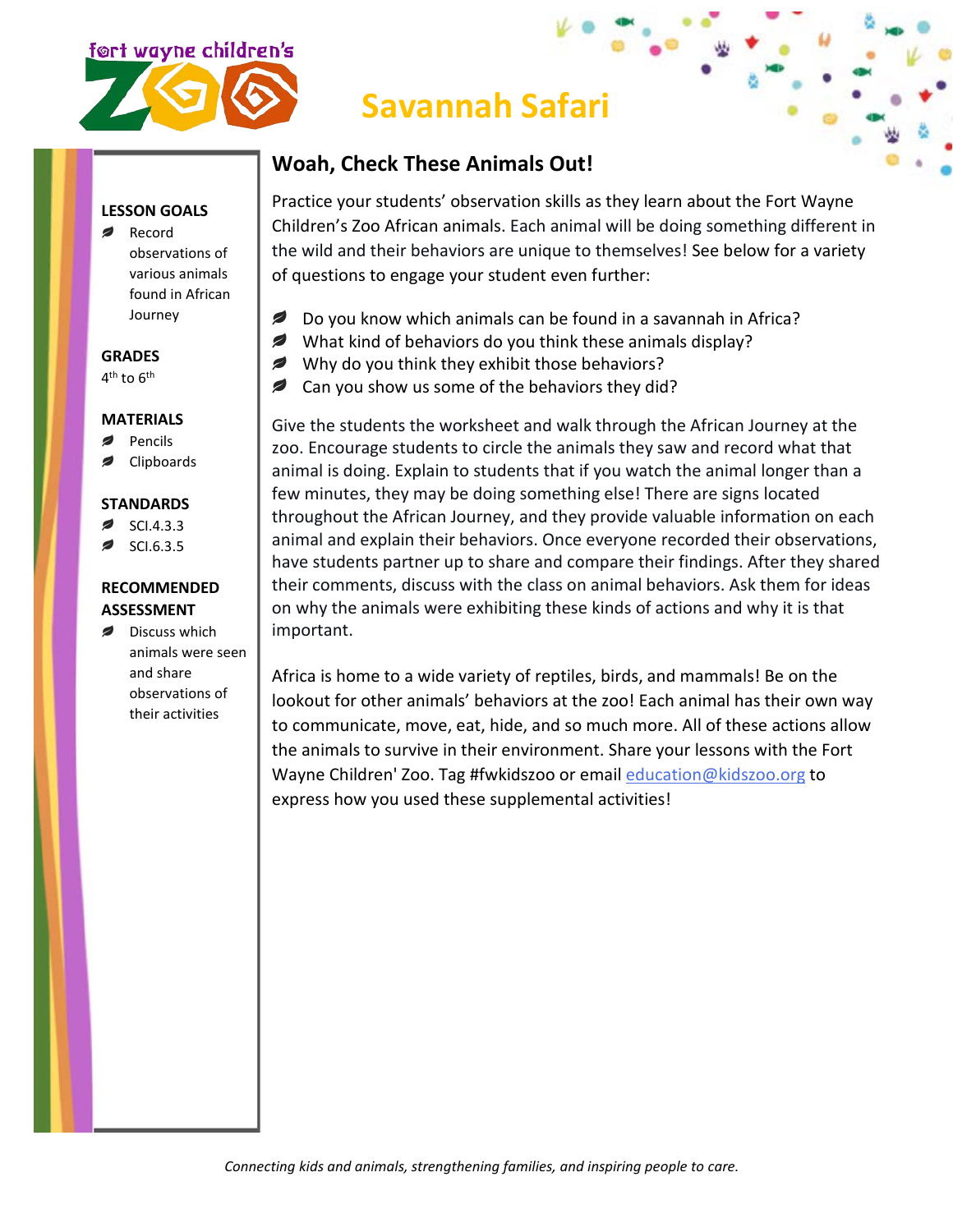

# **Savannah Safari**

Name: and the state of the state of the state of the state of the state of the state of the state of the state

Circle each animal when you see it in African Journey. On the lines below, describe what the animal is doing.





Activity: Activity:



# **COLOBUS MONKEY**

Activity: Activity: Activity:



**OSTRICH** 

Activity: Activity:



# SPOTTED HYENA

Activity: Activity: Activity: <u> 1989 - Johann Barbara, martin a</u>



## **BAT-EARED FOX**



# WHITE STORK

Connecting kids and animals, strengthening families, and inspiring people to care.